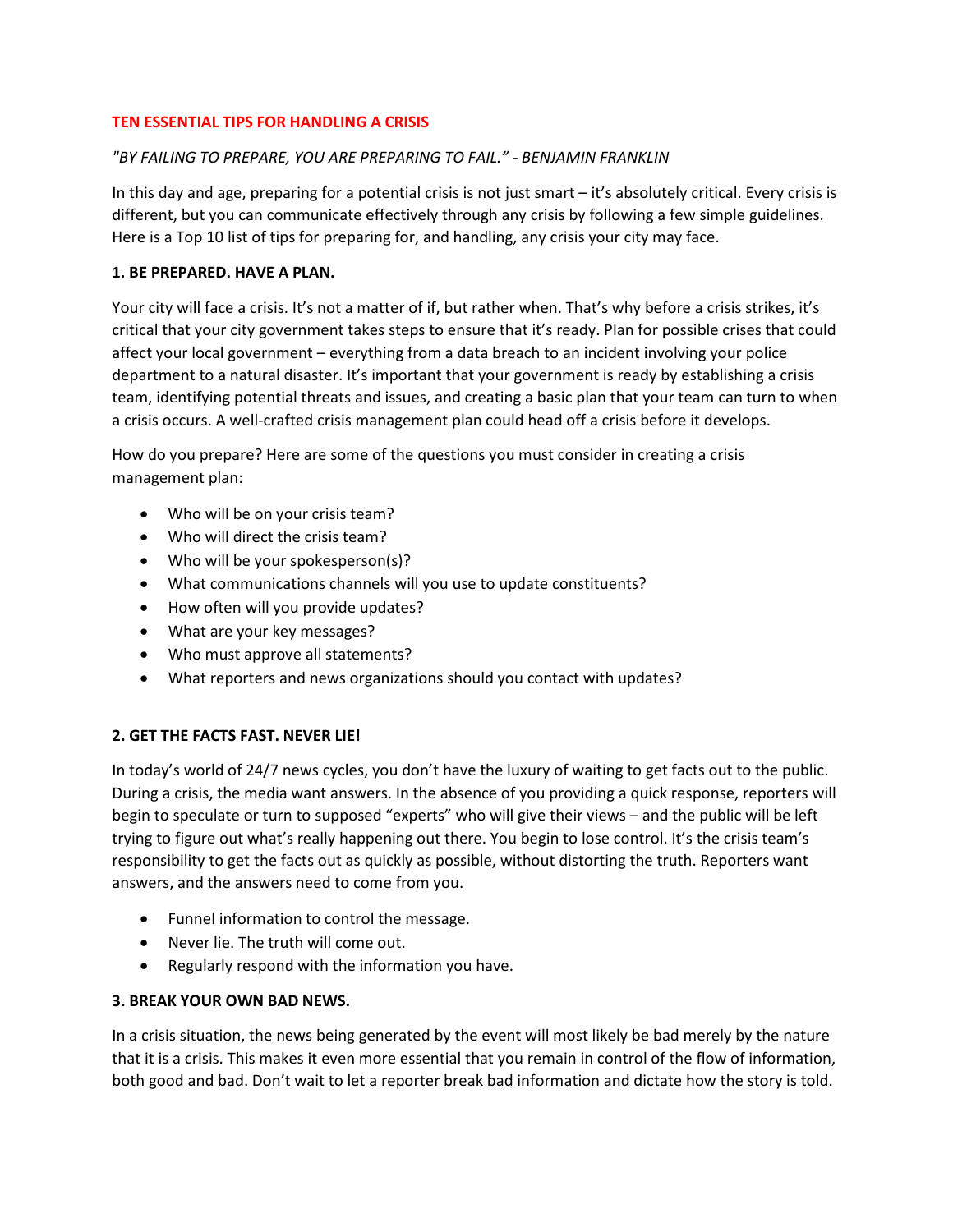Consider a situation where a train derails in your city while pulling chemical tanks, and the tanks might be leaking toxic ooze into a local waterway. Your local leaders need to be out front in releasing the information and assuring the public that all steps are being taken to protect their safety. Releasing the bad news allows you to define the issue on your own terms. It also allows you to announce what steps you are taking to resolve the problem.

- Tell it all. Tell it fast. Tell the truth.
- Define the story on your own terms.
- It's easier to provide an accurate story than correct a bad one.

New Jersey Gov. Chris Christie did just that when he admitted his staff was involved in Bridgegate, an incident in 2013 in which parts of the George Washington Bridge were closed in what was believed to be political retribution against local officials in Fort Lee, NJ, which was impacted by the traffic jams caused by the bridge closure.

# **4. REMEMBER: NO COMMENT = YOU'RE GUILTY**

In a crisis situation, your initial inclination (or those of your legal counsel) may be to hold off on commenting until you have more details of the situation. Don't make this error. Waiting to comment is one of the worst mistakes you could make. The media and public will quickly turn your "no comment" into a presumption of guilt. They begin to question why local leaders aren't saying anything, and inevitably assume the worst. They will wonder, "What are they hiding?" You might not have a wealth of information to report, but give reporters and the public what you do know. Assure them that you are working to learn more and will provide an update as new information becomes available.

- Stories will be published and broadcast, whether you comment or not.
- "No comment" can be costly legal advice.
- You can always say something, even if you can't provide much information.

# **5. COMMUNICATE WITH ALL AUDIENCES.**

In today's world of fast-paced technology, people get their information through a variety of sources, including many that didn't exist as recently as 20 years ago. In addition to the traditional news outlets, there are a vast number of cable channels, online news platforms and, of course, social media. Many people get much of their information from Facebook, Twitter and Instagram, just to name a few. It's important to realize that not everyone reads a newspaper or watches a TV newscast. In order to reach as many of your constituents as possible, you must utilize all platforms of media, especially social media, to convey the latest and most accurate news relating to the issue at hand.

- Respond through the most appropriate channels.
- Respond quickly to prevent inaccurate news from spreading rapidly.
- Don't forget about internal audiences make sure your city's staff members are kept up to date.

# **6. KEEP THE MEDIA "FED" … EARLY, REGULARLY, TRUTHFULLY.**

When a crisis breaks, it's crucial that you provide a steady flow of information, even if you're repeating information. Remember that many of your constituents may have not heard the information the first time you provided it. It's important that city leaders are seen and heard, showing that they are out in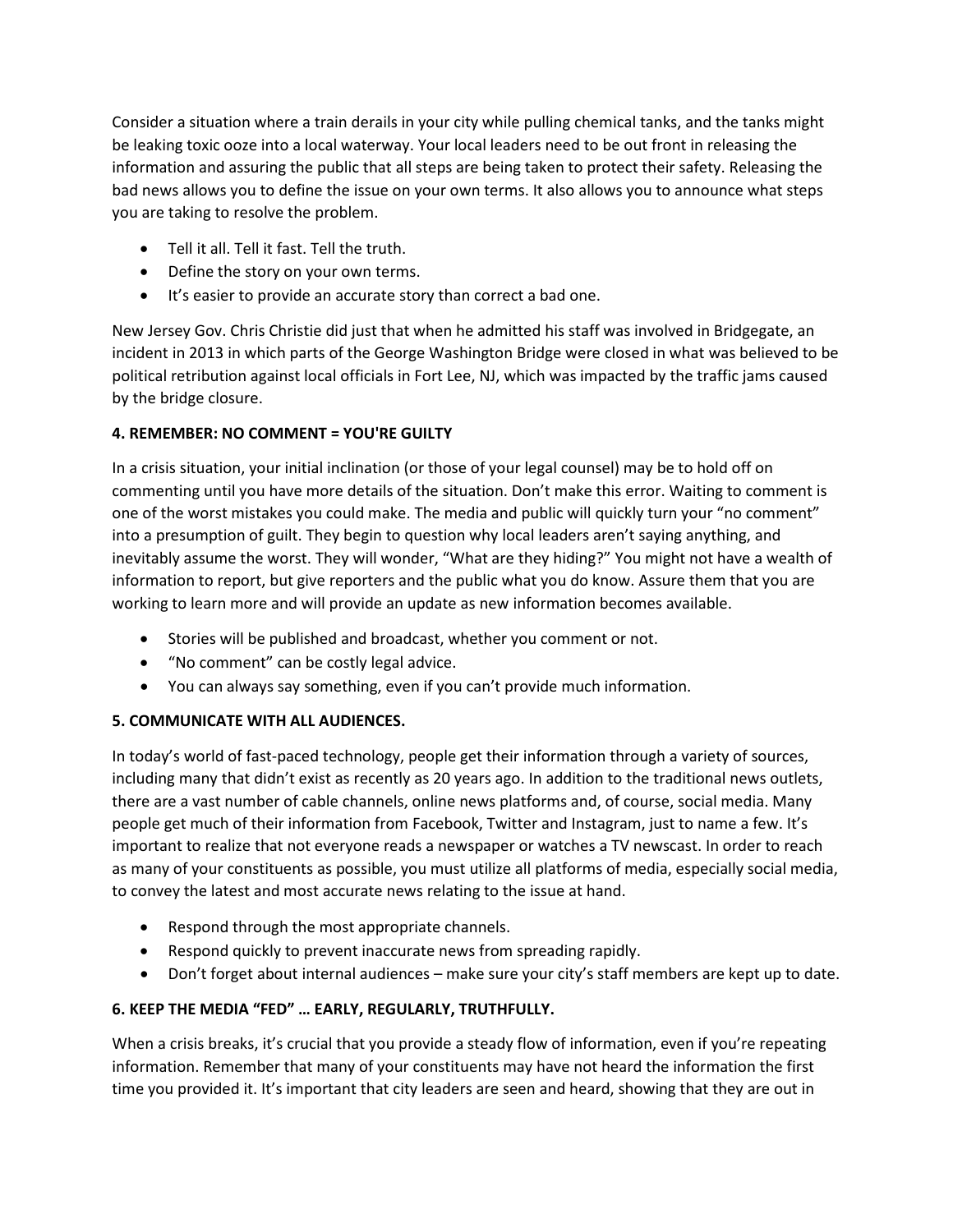front of the issue and are actively involved in dealing with the crisis. Remember to stay calm, confident and compassionate.

- Provide consistent, regular updates.
- Keep the public constantly updated; it's okay to repeat previous information.
- Reflect genuine sincerity, especially during tragedies.

## **7. MONITOR ALL MEDIA, AND DON'T BE AFRAID TO CHALLENGE THEM WHEN THEY GET IT WRONG OR ARE UNFAIR.**

No matter how prepared you might be, how clearly you are communicating to the media and how organized your response plan is, there is bound to be a reporter who just doesn't get it right. Monitor media coverage to make sure your message is being conveyed in the proper context to the public. Sometimes a reporter's error is simply the result of the demands of the job and the time crunch inherent in the crisis story. Don't be afraid to communicate with that reporter about your concerns. It's best to do this by email so you can avoid immediate follow-up questions and so you can have a record of the discussion. If the reporter declines to correct his story, get the name of a supervisor and communicate directly with that person.

- Sometimes reporters don't have the time or resources to do the research.
- If necessary, climb higher up the newsroom hierarchy.
- Even if an error isn't corrected, you can lay the foundation for an accurate follow-up story.

It's also crucial that your city include a social media strategy as part of its crisis communications plan. There is a separate article on social media strategy on this CityGuard site (see "How to Activate Social Media in a Crisis"), but be sure to follow these quick tips:

- Monitor the online conversation to keep misinformation from spreading.
- Quickly publish an initial update message to your city's social media accounts and direct people to your city's website for complete information.
- Use the "hub and spoke" model to direct the public to a central site on your city's website. Use all other channels, such as Twitter and Facebook, as "spokes" that direct people to your website – the "hub" of information.

### **8. TAKE REAL ACTION STEPS.**

In responding to a crisis situation, emphasize what is being done to solve the problem and/or make sure it doesn't happen again. Show that your city government is not only working to resolve the current issue, but is being proactive in finding answers and preventing future incidents.

- Show you are committed to resolving the problem.
- Cooperate with authorities outside your jurisdiction.
- Implement new protocols as appropriate.

### **9. BRING IN THIRD-PARTY VALIDATORS.**

Don't hesitate to bring in outside experts or organizations that can validate what the city government is doing to address the crisis. Make sure you take time during your crisis management planning to identify these experts and how to reach them when a crisis develops. If your crisis involves a data breach, you